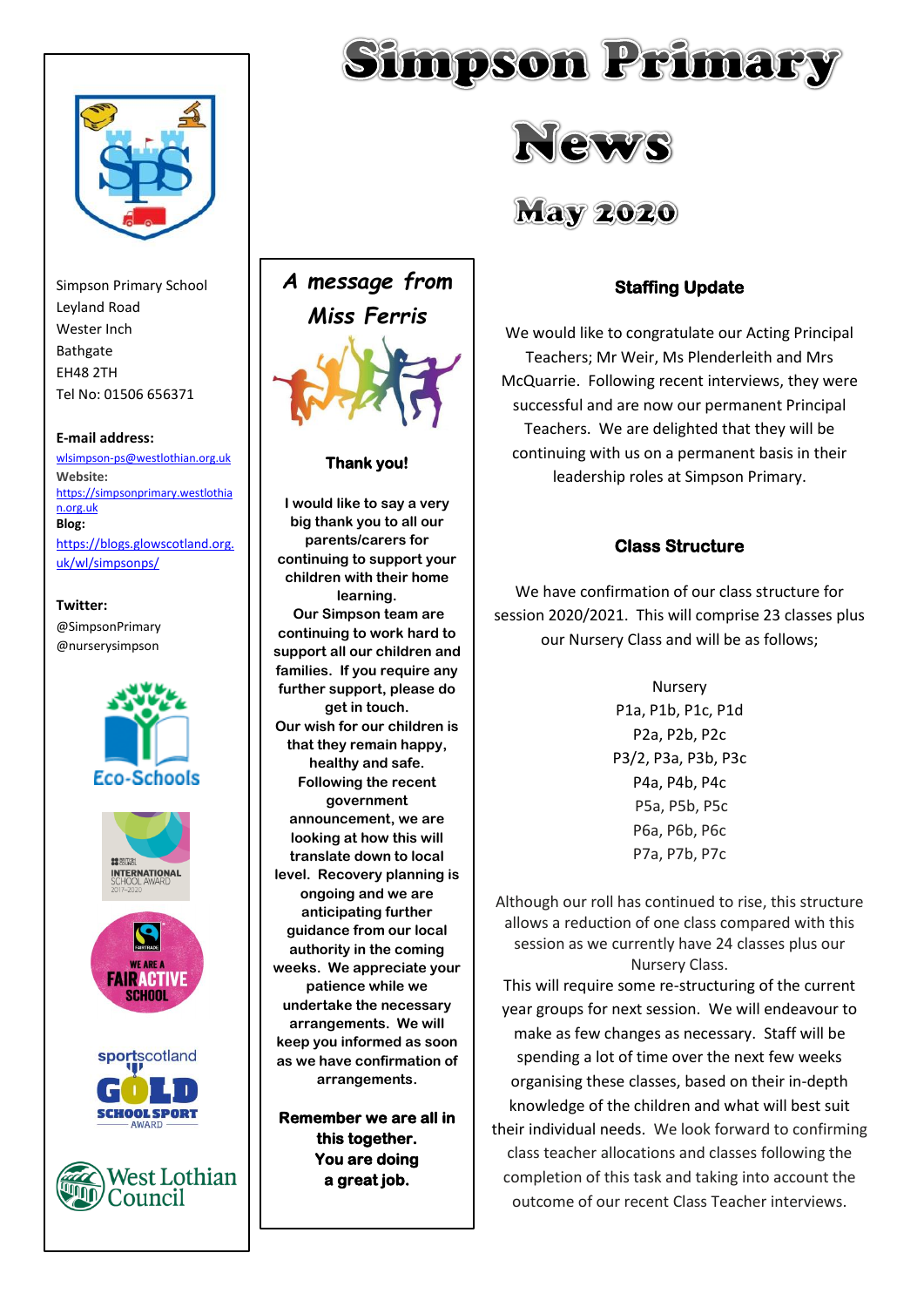# **Parent Council Updates**

School might be closed but we are still trying our best to keep everyone updated with what's going on and sharing important information on our Facebook page. We will continue to share information with regards to what happens next and transition etc. Please help us reach as many people as possible by letting them know how to find us, either on Facebook or by email.

# **Facebook: Simpson Primary & Nursery Parent Council - Wester Inch – Bathgate**

**Email[: simpson.parentcouncil@gmail.com](mailto:simpson.parentcouncil@gmail.com)**

#### **Paying it Forward**

As most of you will be aware Bathgate procession and John Newlands day has been cancelled this year due to the Coronavirus crisis, with this in mind the Newlands team have been thinking about the funds they have raised this year so far.

We are very aware of the hardship some families in our immediate area are facing due to the crisis and we would like to offer some constructive support from the Newlands float fund.

Boghall Drop in centre (BDIC) are offering vital coordinated support to the local community (Wester Inch included) by a number of means: care packages for the elderly, support for people isolating, breakfast & lunch for children due to school closures, access to computers for GLOW etc, materials for children's activities, social distancing bike rides for children and much more.

Through a partnership with social bite they are providing lunches daily, they make 150 for both Saturday and Sunday and are also making hot meals and providing food bags twice a week.

We are delighted to confirm that after a unanimous vote with our voting members we have purchased a £500 Morrison's voucher to allow them to buy the things they need to continue their amazing work. Please check their Facebook page or website should you need any additional support just now.

# **P7 Leavers' Hoodies & Year Books**

The team of parents co-ordinating the leavers' hoodies have now distributed them and are working to finalise the yearbook, which will follow shortly.

#### **Ribbons of Hope & Support**

We know the children are all missing each other and that parents are really grateful for all of the effort our teaching staff are putting in so we thought we would try and see if we can all show each other how much.

We've seen some of our friends at other schools are using ribbons to show their support for each other as a visual connection.

If you would like to join in, we invite you to tie a ribbon to the school railings and let's see if we can make it all the way along. If you don't have ribbon a bit of string would work. We only ask that you tie them on really securely so that they don't come loose and fly away!

Lots of you have taken part already, thank you.

#### **Protect your child online**

We are really pleased with the levels of engagement we are seeing from pupils in our online learning spaces. It is fantastic to see everyone working so hard in these uncertain times. We would like to reiterate that any photographs or videos shared online, e.g. Twitter, should not contain your child's name alongside the photograph. With regards to our online Teams spaces, we appreciate it is difficult to control what your child chooses to post, however, it is important to remember that photographs and videos posted must be appropriate and relevant to the learning that is taking place. If your child would like to share a photograph or video of themselves in our Teams space, they can do so only within their own Notebook. This ensures that the photograph/video is only shared with your child's teacher(s). These will then only ever be used for assessment purposes by staff members. Pupils should not, therefore post any photographs or videos of themselves within the 'chat' section of their online Teams space.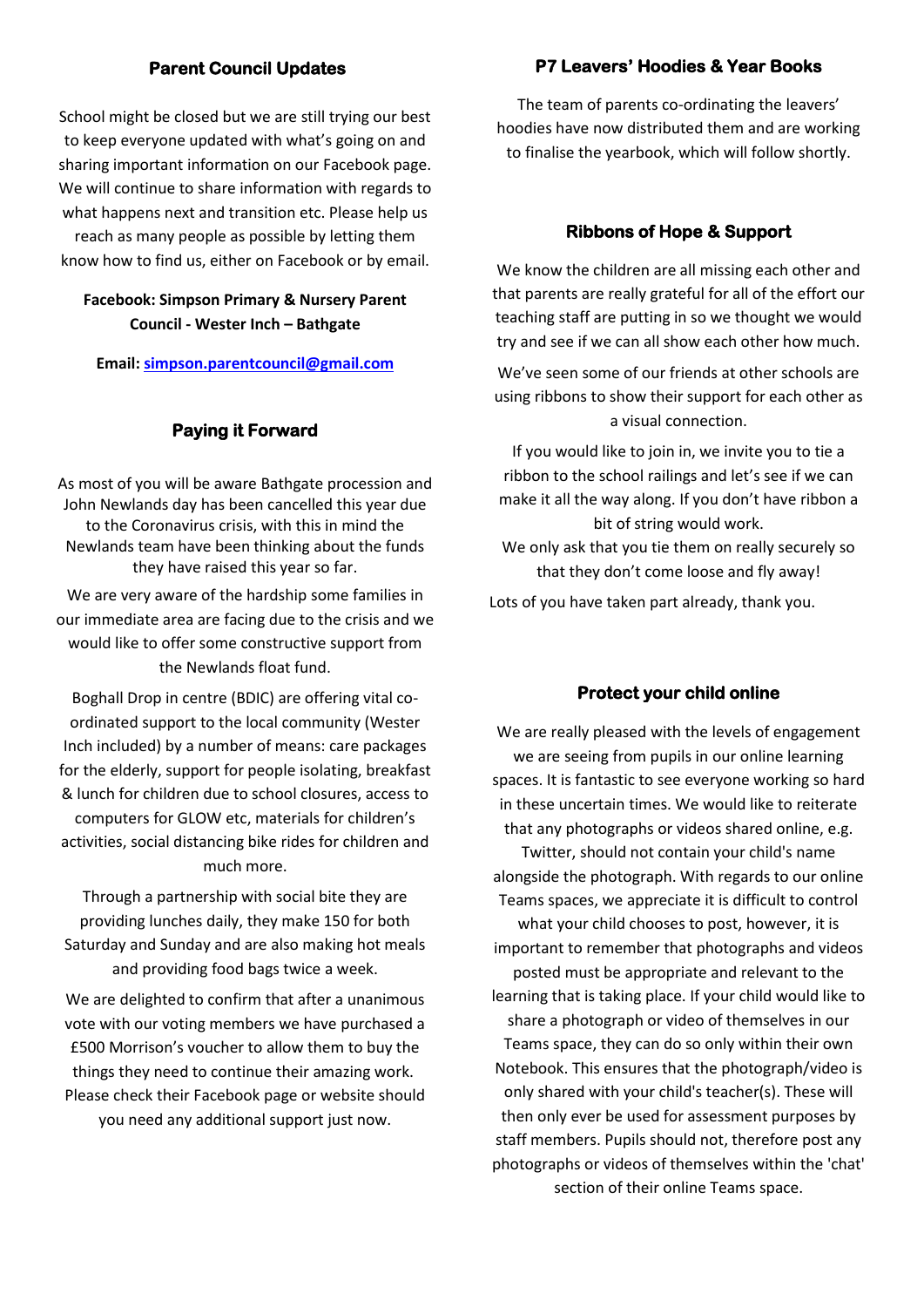#### **Assemblies**

Assemblies have been well received and we have been delighted to see a high number of children and families joining us. We hope you've enjoyed the different themes and singing along in your living room as much as we have. Assemblies will continue on Fridays on a fortnightly basis. P6-7 will go live at 10.45am and P4-5 at 11.30am. The assembly will also be uploaded to the blog for P1-3 to view at their leisure. We are very proud of all the work you are doing and look forward to sharing shout outs in relation to the challenges.

#### **Uniform**

Please be reminded that our uniform comprises navy trousers/skirts with sky blue shirts/polo shirts and navy sweatshirts/jumpers/cardigans. Footwear should be black or navy. The school uniform for class photographs and formal events (when children are representing the school) will be navy trousers/skirts, sky blue shirt and school tie. As we are moving towards the end of term, we thought it timely to remind parents/carers of requirements before uniform items are bought. We have researched into different providers and have decided to offer you two companies from which to purchase uniform with school logo. We hope that this will ensure prices remain competitive. Further information on this to follow.

## **Transition P7-S1**

#### Bathgate Academy

Transition packs have now been sent for those children due to attend Bathgate Academy next session. P7 pupils have been added to an S1 Teams group where they are invited to participate in weekly transition activities.

Please see the Bathgate Academy website and the links below for further information.

[https://twitter.com/bathacadnews/status/125804857](https://twitter.com/bathacadnews/status/1258048570411880448?s=12) [0411880448?s=12](https://twitter.com/bathacadnews/status/1258048570411880448?s=12)

[https://twitter.com/bathacadnews/status/126131801](https://twitter.com/bathacadnews/status/1261318010377252867?s=12) [0377252867?s=12](https://twitter.com/bathacadnews/status/1261318010377252867?s=12)

#### St Kentigern's Academy

Transition packs have now been sent for those children due to attend St. Kentigern's Academy next session. This includes a letter to indicate which house group pupils have been placed into. They are offering a 'hotline' from 2-3pm (Mon-Thurs) on 07564056723 for transition queries.

The link below has been provided containing further information.

**[https://sway.office.com/t3gTwIw8I3R2A2O5?ref=em](http://email.groupcallalert.com/ls/click?upn=bJZk88rGaCGh2pJxHJyqjwNhliBG3uphquvgUxSbuY-2FteShXtVc6uhYpC-2Bfl5APw8qpRVrBLK0tu8-2F4C9r-2B-2Fxg-3D-3DdaK-_g5SA22ujWOnrssQ9vLzjRRXbBWU0se1VZZDl8zve3lJ-2Fcz5D9luc9gZ012YSN8ffykmhRaH1X1QUXuWSy0fM5HFdnSWsGD-2F8wOH94hyPQQ64hbGGcnktM3Mq1R3TInWraPvOoStLpgcnHr894RKTpXcJnFtKOnh2cz5BH6tLohkcryJcj73JuRqH-2BEmhlUSvjV70vkEFWzgNlgsqJ-2FwOB0zm20e9U-2FXFEowcfCT9FoX-2BnDVhbvOkyPLnZTFPOAB-2Fmm2AqD1km7HKkc0cC0S4zdia9G61c1mfSG5bIUbzA7Ly8ohlMcISHWFg-2B-2FFxpH7HLsmXhJs-2FjzMh8Tdwb1k13IlltTDmnV-2B1gjxh7MnxKFFElKBtPz1E-2F05-2FklFOAeT9pupAK0xQFZfS9fPeolj-2BHQ-3D-3D) [ail](http://email.groupcallalert.com/ls/click?upn=bJZk88rGaCGh2pJxHJyqjwNhliBG3uphquvgUxSbuY-2FteShXtVc6uhYpC-2Bfl5APw8qpRVrBLK0tu8-2F4C9r-2B-2Fxg-3D-3DdaK-_g5SA22ujWOnrssQ9vLzjRRXbBWU0se1VZZDl8zve3lJ-2Fcz5D9luc9gZ012YSN8ffykmhRaH1X1QUXuWSy0fM5HFdnSWsGD-2F8wOH94hyPQQ64hbGGcnktM3Mq1R3TInWraPvOoStLpgcnHr894RKTpXcJnFtKOnh2cz5BH6tLohkcryJcj73JuRqH-2BEmhlUSvjV70vkEFWzgNlgsqJ-2FwOB0zm20e9U-2FXFEowcfCT9FoX-2BnDVhbvOkyPLnZTFPOAB-2Fmm2AqD1km7HKkc0cC0S4zdia9G61c1mfSG5bIUbzA7Ly8ohlMcISHWFg-2B-2FFxpH7HLsmXhJs-2FjzMh8Tdwb1k13IlltTDmnV-2B1gjxh7MnxKFFElKBtPz1E-2F05-2FklFOAeT9pupAK0xQFZfS9fPeolj-2BHQ-3D-3D)**

#### **COVID-19 Information and Updates**

Coronavirus (COVID-19) information and updates can be viewed on the Council website at: <https://www.westlothian.gov.uk/coronavirus> and <https://www.westlothian.gov.uk/coronavirus-schools>

## **Transition Nursery-P1**

Parents/carers of our new P1 children should now have received our welcome letter and an outline of activities we have planned to support transition from Nursery into P1. These activities will be added to the blog. Further information and documentation will follow early in June and will be available on our website. We will continue to use groupcall to notify you when these are available to view.

#### **Personal Data**

Please advise the school office via email, as soon as possible, of any changes to home/ mobile telephone numbers, address or other personal details. This will ensure that our records are up to date at all times and is of even more importance during this current time of school closure.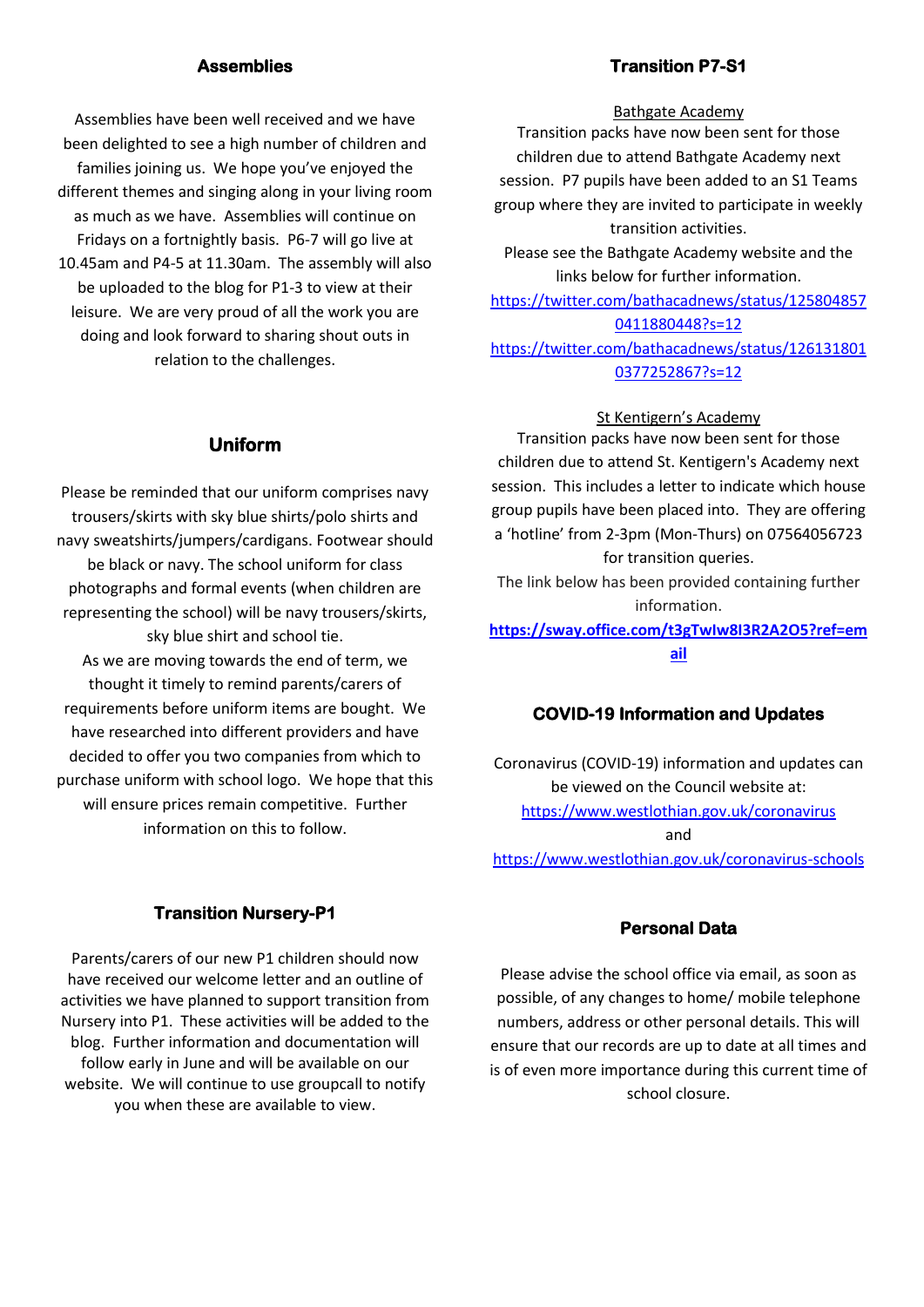# **Reminder of Points of Contact during School Closure**

It is important that our digital platforms, e.g. Teams, remain a classroom environment for staff and pupils. We would appreciate it if parents could send any queries to our school email at -

#### [wlsimpson-ps@westlothian.org.uk](mailto:wlsimpson-ps@westlothian.org.uk)

Our Admin staff will respond or forward to the most relevant member of staff who can help. This is especially important as it will prevent instances where parents have emailed members of staff who have been absent and as we have been unaware, we have been unable to respond on their behalf. Any specific concerns regarding your child can be emailed to our Senior Leadership Team as follows;

#### Second Level

P7 – Ms Plenderleith [kelly.plenderleith@westlothian.org.uk](mailto:kelly.plenderleith@westlothian.org.uk) P6 – Mrs McQuarrie [l.mcquarrie@westlothian.org.uk](mailto:l.mcquarrie@westlothian.org.uk) P5 – Mr Weir [brian.weir@westlothian.org.uk](mailto:brian.weir@westlothian.org.uk)

First Level P2, P3 and P4 – Mr McCallum-McKay [a.mccallum-mckay@westlothian.org.uk](mailto:a.mccallum-mckay@westlothian.org.uk)

Early Level Nursery and P1 – Mrs Fawkes [carol.fawkes@westlothian.org.uk](mailto:carol.fawkes@westlothian.org.uk)

We will endeavour to respond in a timely manner and thank you for your patience, as enquiry rates have been particularly high at this time.

# **Role of Hub School at Simpson**

West Lothian Council have identified HUB Schools across the authority to provide childcare for key workers who have no alternative childcare in order to undertake their critical work.

The HUB schools provide childcare Monday-Friday between the hours of 8am and 6pm, with a hot lunch provided. If you are a critical worker you can register for this service by following the process outlined at; [https://westlothian.gov.uk/article/51906/Keyworker-](https://westlothian.gov.uk/article/51906/Keyworker-Childcare)**[Childcare](https://westlothian.gov.uk/article/51906/Keyworker-Childcare)** 

Simpson PS has been chosen as a HUB school for the Bathgate area. It is coordinated by the Head Teacher's across the cluster and takes in a small number of children. The children are from a variety of different schools as it is not only open to Simpson pupils. Staff from different schools work on a voluntary basis using a rota system. Some of our Teachers at Simpson who have been volunteering have also been placed at other HUB schools in the authority where required. I would like to take this opportunity to thank all staff who have been supporting the HUB schools to provide this service.

# **WLC Play Areas**

All WLC play areas continue to remain closed. WLC would like to offer a polite reminder that public parks can be used for exercise as long as the national government rules on social distancing are adhered to. Please avoid, where possible, touching potentially contaminated surfaces in public parks including play equipment, outdoor gym equipment, park furniture, handrails, gates, and signage etc. Children's play areas, ball courts, skate parks, and outdoor gyms remain closed until further notice. Please do not use them, even if no-one else is present.

It's also important that those exercising should, at all times, continue to do so alone or with members of their household.

Any resident witnessing an issue that causes a public safety concern regarding people ignoring the national government rules on social distancing, can report such incidences to the police on 101.'